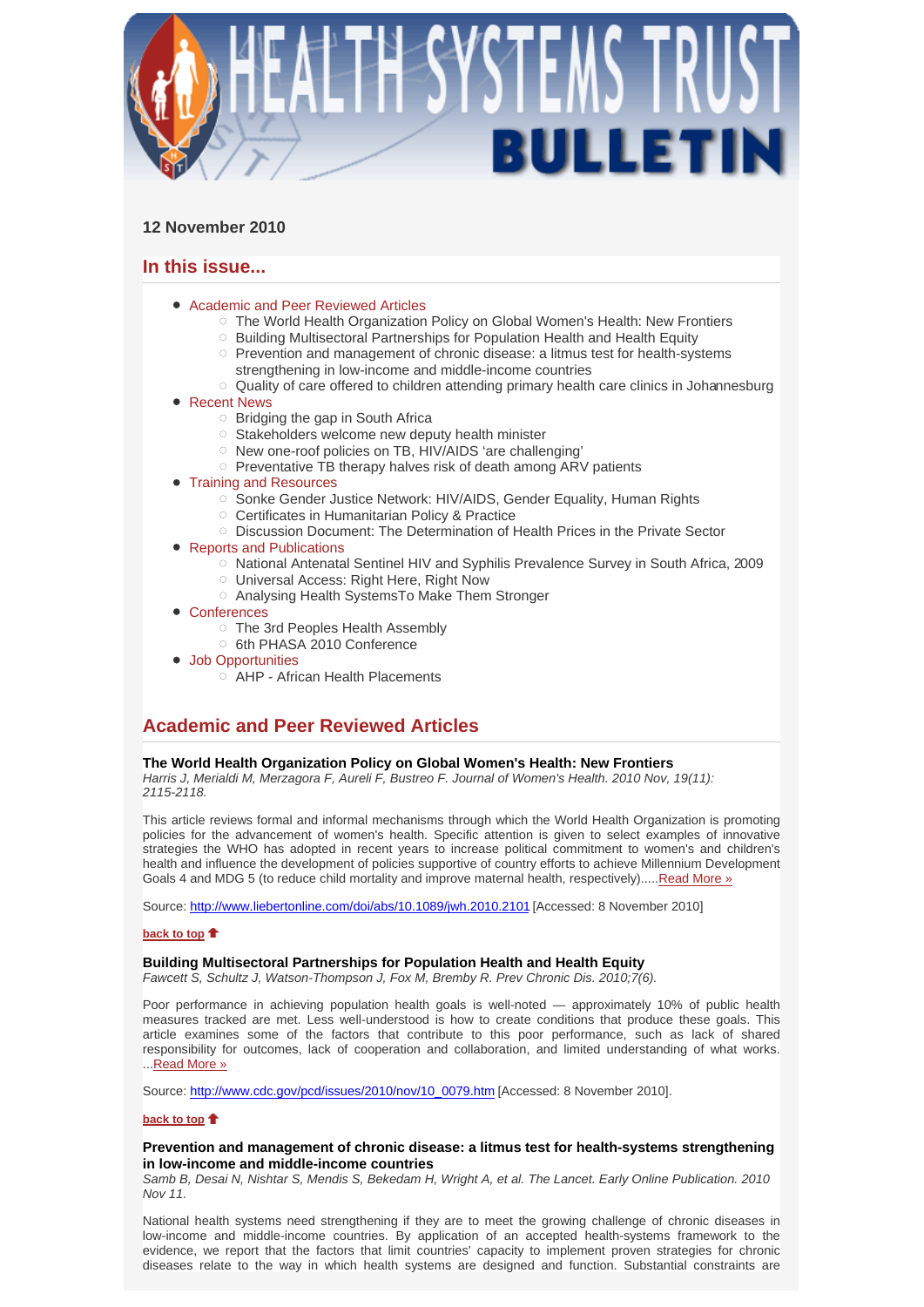apparent across each of the six key health-systems components of health financing, governance, health workforce, health information, medical products and technologies, and health-service delivery...Read More »

Source: http://www.thelancet.com/journals/lancet/article/PIIS0140-6736(10)61353-0/fulltext [Accessed: 11 November 2010]

## **back to top**

# **Quality of care offered to children attending primary health care clinics in Johannesburg**

*Thandrayen K, Saloojee H. SA Journal of Child Health. 2010; 4 (3): 73-77.* 

Primary health care (PHC)and the health of young children are popular focus areas for international organisations, politicians, heads of state, policy-makers and health professionals alike. They are the subject of innumerable policy statements and plans. In South Africa, the national health department has undoubtedly prioritised PHC, particularly in its fiscal decisions. Indeed, free primary health care for young children was one of the first decrees of Nelson Mandela on assuming the presidency in 1994, and free primary care services were extended to the whole population by 1996. Unfortunately, there is limited evidence that this strategy has borne success...Read More »

Source: http://www.sajch.org.za/index.php/SAJCH/article/viewFile/260/189 [Accessed: 11 November 2010]

**back to top**

# **Recent News**

#### **Bridging the gap in South Africa**

*World Health Bulletin. Published: November 2010*

The South African government's proposed national insurance scheme aims to tackle the stark divide in health care between rich and poor. Prior to 2003, ARVs were not available in the public health system in South Africa, the country with the highest number of people with HIV/AIDS in the world. As a result, private patients could get the life-saving drugs and buy their survival while many patients in the public sector died. It is this stark public–private divide that the South African Government hopes its proposed National Health Insurance (NHI) scheme will deal with by providing universal access to health care "based on need rather than ability to pay"... Read More »

Source: http://www.who.int/bulletin/volumes/88/11/10-021110/en/index.html [Accessed: 11 November 2010]

### **back to top**

# **Stakeholders welcome new deputy health minister**

*Bua News. Published: 1 November 2010.*

South African Health stakeholders have welcomed the appointment of new Deputy Minister of Health, Dr Gwen Ramokgopa. Former Tshwane Mayor, Ramokgopa, is among the new deputy ministers and ministers being sworn-in . South African Medical Association Chairman, Norman Mabasa, said the association will work closely with Health Minister Aaron Motsoaledi and Ramokgopa for the betterment of healthcare in this country. "We hope that the new deputy minister will take over where her predecessor has left off, Dr Ramokgopa has a long history in the health industry."... Read More »

Source: http://www.buanews.gov.za/rss/10/10110115051001 [Accessed: 8 November 2010]

#### **back to top**

## **New one-roof policies on TB, HIV/AIDS 'are challenging'**

*Business Day. Published: 3 November 2010.*

Putting the government's new policies for integrating tuberculosis (TB) and HIV/AIDS care into practice was proving extremely challenging, the head of Cape Town municipality's HIV, TB and sexually transmitted infections unit, Dr Karen Jennings, said yesterday. Historically public health facilities have run separate programmes for TB and HIV/AIDS care. The new policy says services should now be provided under one roof, as many patients are infected with both diseases. HIV/AIDS attacks the immune system and increases susceptibility to other infections, including TB...Read More »

Source: http://www.businessday.co.za/Articles/Content.aspx?id=125631 [Accessed: 8 November 2010]

#### **back to top**

### **Preventative TB therapy halves risk of death among ARV patients**

*PlusNews. Published: 11 November 2010.*

Preventative tuberculosis (TB) therapy can reduce death among patients on antiretroviral (ARV) treatment by about half, according to new research from South Africa. Based on an observational study, researchers found that patients newly initiated on ARV treatment who had also been given Isoniazid Preventative TB therapy (IPT) had about a 50 percent lower risk of death after their first year of treatment than patients not given IPT. Isoniazid is a standard first-line TB drug that has more commonly been given as preventative therapy to HIV-infected patients not yet eligible for ARVs... Read More »

Source: http://www.plusnews.org/report.aspx?ReportID=91055 [Accessed: 12 November 2010]

**back to top**

# **Training and Resources**

**Sonke Gender Justice Network: HIV/AIDS, Gender Equality, Human Rights**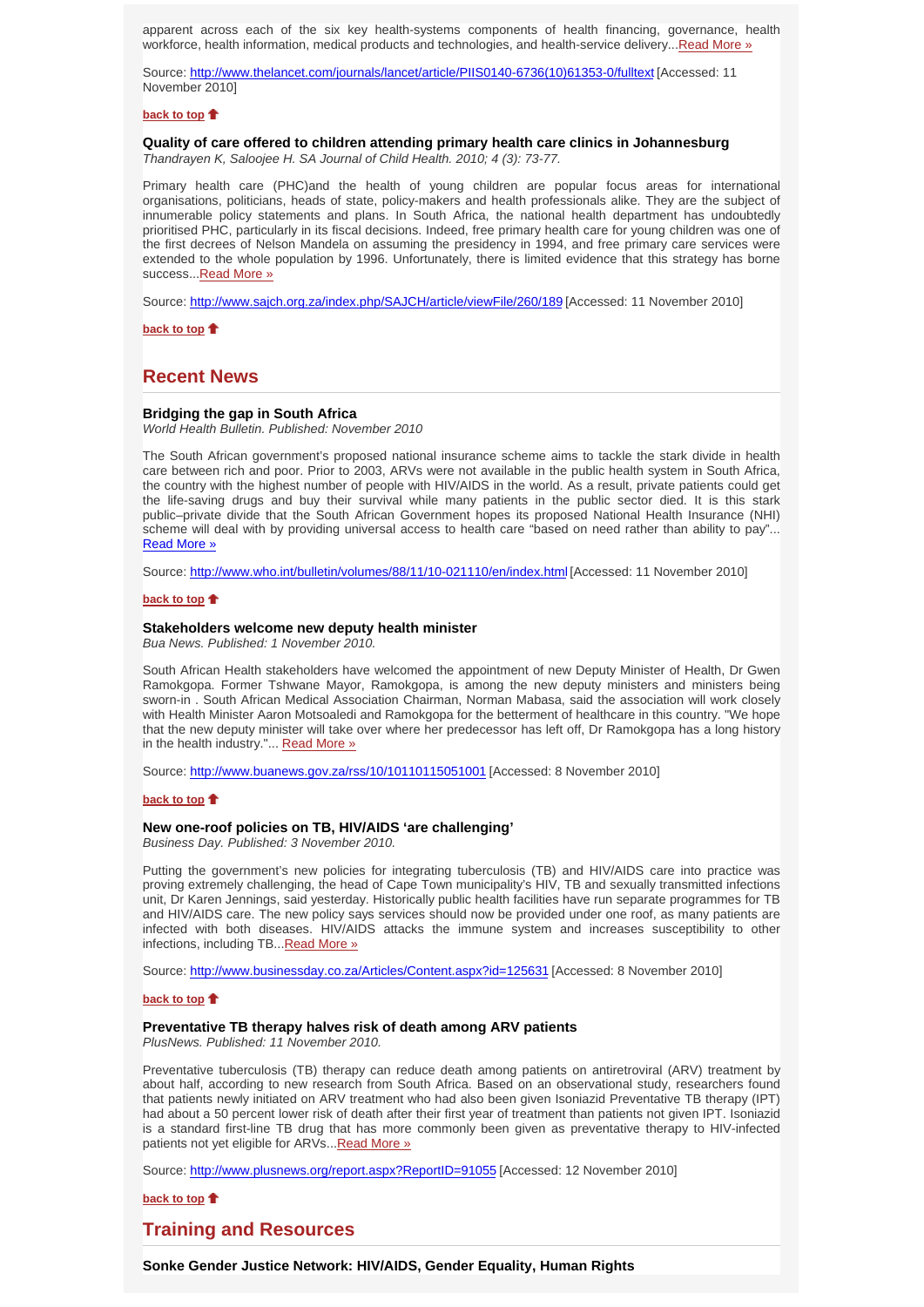*UCLA Law - Sonke Health & Human Rights Fellowship*

University of California, Los Angeles School of Law and Sonke Gender Justice Network announce the launch of the UCLA Law - Sonke Health & Human Rights Fellowship. Commencing in August 2011, the programme will provide specialised training to top graduates from South African law schools for careersas impact-oriented public interest lawyers in the areas of health, human rights, HIV prevention, and gender equality.

For more information: http://www.genderjustice.org.za/hhrfellowship

### **back to top**

#### **Certificates in Humanitarian Policy & Practice**

*Johannesburg: University of Witswatersrand, School of Public & Development Management*

The certificates are intensive training programmes run by Wits University's Graduate School of Public & Development Management, in collaboration with Doctors Without Borders (MSF) and the Liverpool School of Tropical Medicine. The multi-disciplinary programmes take a regional focus on tackling humanitarian issues across Africa and are designed and taught by experts from leading Organisations and Academic Institutions such as ICRC, UNHCR, Oxfam, MSF, UNAIDS, and professors from LSTM and Wits University.

For more information: http://www.msf.org.za/dynamicpages.php?p=78

#### **back to top**

#### **Discussion Document: The Determination of Health Prices in the Private Sector** *National Department of Health*

The purpose of this document is to stimulate debate and to elicit participation in this policy development process. Note that this document deals with two parallel but distinct processes. The first process is consultative in nature and seeks to arrive at the establishment of a healthcare price determination authority. It is clear from the details presented it would take at least three years before such a proposed authority could be operational. The second process aims to establish voluntary interim tariff negotiations led by a public authority. This process will commence after delineated exemption from certain provisions of the Competition Act has been obtained..

Source: http://www.doh.gov.za/docs/psector-f.html

**back to top**

# **Reports and Publications**

#### **National Antenatal Sentinel HIV and Syphilis Prevalence Survey in South Africa, 2009**  *Department of Health*

This report presents the HIV epidemic trend prevalence estimate among antenatal women in the age group 15 - 49 years. The purpose is to assess the HIV sero-prevalence amongst first time antenatal clinic attendees (seen as a particularly suitable "sentinel" group to represent most closely the HIV prevalence of the generally sexually active part of the population). The general objective is to determine the distribution of HIV and syphilis infection among pregnant women attending public health antenatal clinics by age, province and health district. The HIV prevalence results remain as one of the most important source of robust surveillance data to provide a basis for the projection estimation of the epidemic and measurement of HIV and AIDS impact in the general population...Click Here for Full Report »

Source: http://www.doh.gov.za/docs/hiv\_syphillis2009-f.html [Accessed: 12 November 2010]

## **back to top**

#### **Universal Access: Right Here, Right Now**

*International AIDS Society*

This report looks to some of the principal coverage of universal access at the XVIII International AIDS Conference, including the data, publications and presentations which served to underscore where the international community now stands in reaching the vital commitment made in 2006. It aims to highlight key outcomes on universal access at the conference including Taking Stock of where we are now in terms of international access to treatment and prevention and the outcomes of the major international interventions. The report also underscores Current Challenges to Reaching Universal Access, including the current economic climate and donor retreat...Click Here for Full Report »

Source: http://www.iasociety.org/Web/WebContent/File/102080\_IASY\_UniversalAccessReport.pdf [Accessed: 11 November 2010]

## **back to top**

### **Analysing Health SystemsTo Make Them Stronger**

*van Olmen J, Criel B, Van Damme W, Marchal B, Van Belle S, Kegels G, et al. Studies in Health Services Organisation & Policy; 2010.*

The attention for Health Systems and Health Systems Strengthening has re-emerged in the frontlines of global debate since several years. This document aims to clarify the authors' ideas and visions on HS development by presenting a framework for description and analysis. The book outlines a framework that can be used by anybody wishing to analyze and strengthen HSs and it elaborates a vision for discussion...Click Here for Full Report »

Source: http://www.strengtheninghealthsystems.be/doc/SHSO&P27\_HS%20ANALYSIS\_FINAL.pdf [Accessed: 11 November 2010]